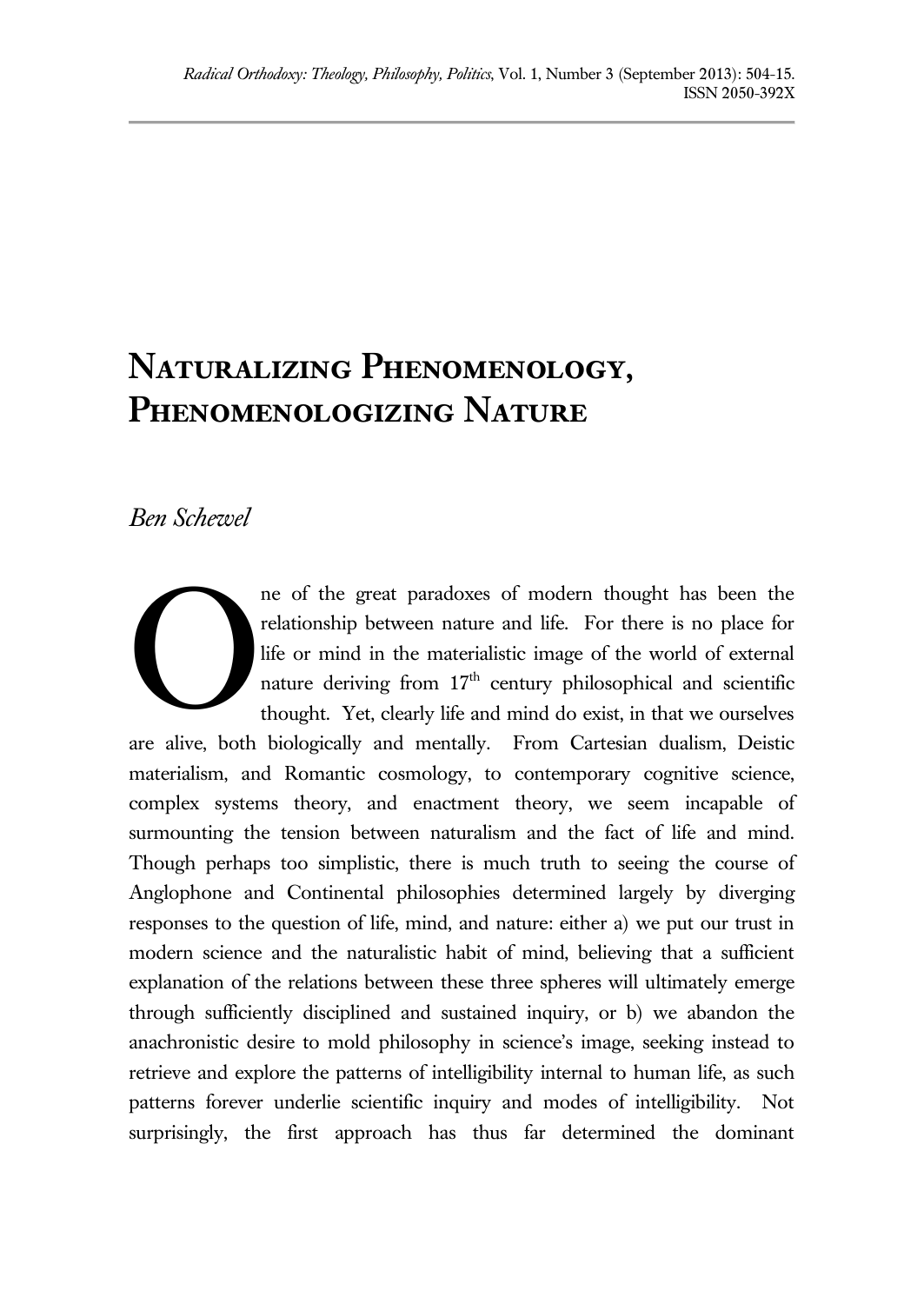$\overline{a}$ 

Anglophone approach to mind, cognitive science, and the latter the dominant Continental approach, phenomenology.

Yet recently, an increasing number of thinkers have sought to combine the two approaches, to open cognitive science to the descriptive sensitivity of phenomenology, and to ground phenomenology in the rigorous scientific disciplines of cognitive science. The most pressing methodological question for such thinkers, then, is how we can naturalize phenomenology, given that phenomenology itself was formed out of an explicit rejection of all such naturalization. As for many, phenomenological cognitive science appears the most promising route to bridge the gaps between mind, body, and nature, one hears much today of naturalizing phenomenology.

The subject received its most sustained treatment in the volume *Naturalizing Phenomenology: Issues in Contemporary Phenomenology and Cognitive Science*, 1 as well as a 2004 special issue of the journal *Phenomenology and the Cognitive Sciences* on the subject of naturalizing phenomenology.<sup>2</sup> The aim in naturalizing phenomenology is to enable the use of phenomenology's fruit as an aid to cognitive science. This process of naturalization arises in response to the question of the conditions of possibility by which phenomenology could yield meaningful scientific insight. There must be some scientifically explainable relation, the thought goes, between our subjective states as lived in the first person and neurophysiological structures, and when discovered this relation will make clear to us what phenomenology can lend to the scientific study of the human mind. To naturalize phenomenology, then, is to render its meaning in terms of our contemporary scientific understanding of the natural world. The field has matured significantly in the subsequent years, as evidenced by the recent publication of such groundbreaking works as *Mind in Life: Biology,* 

<sup>&</sup>lt;sup>1</sup> Jean Petitot, Francisco Varela, Bernard Pachoud, and Jean-Michel Roy, eds. *Naturalizing Phenomenology: Issues in Contemporary Phenomenology and Cognitive Science*, (Stanford, CA: Stanford UP, 1999). Parts three, "The Nature and Limits of Naturalization", and four, "Skeptical Attitudes", are particularly relevant for the questions engaged with here. Also relevant is the editors very fine introductory essay, "Beyond the Gap: An Introduction to Naturalizing Phenomenology".

<sup>2</sup> *Phenomenology and the Cognitive Sciences* no 3.4 - Special Issue on Naturalizing Phenomenology (2004): 325-400.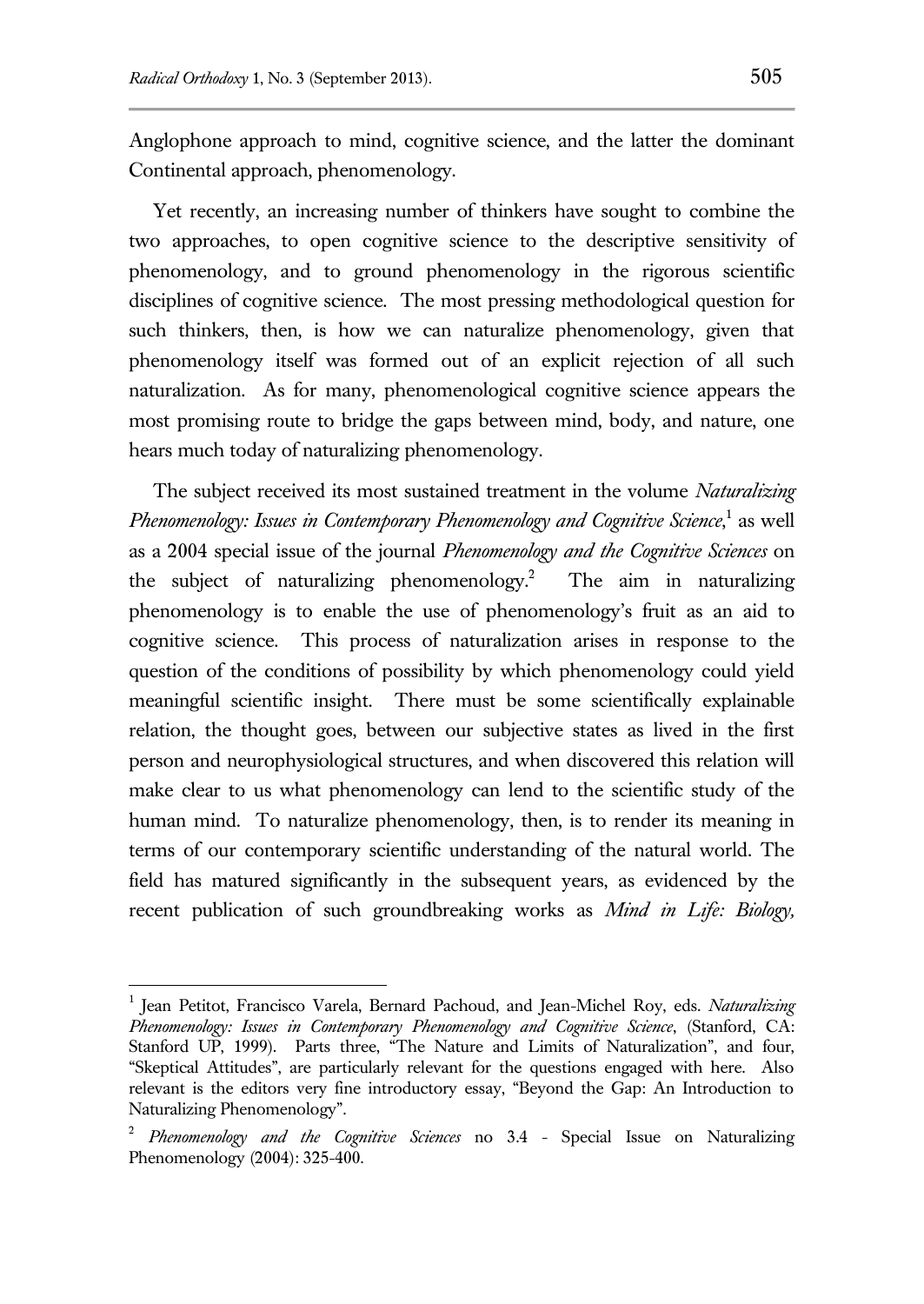*Phenomenology, and the Sciences of Mind*, <sup>3</sup> *The Phenomenological Mind: An Introduction to Philosophy of Mind and Cognitive Science,*<sup>4</sup> and *Handbook of Phenomenology and Cognitive Science*, 5 among others.

There are other views of nature, though, than the one currently espoused by naturalists: there is Wordsworth's nature, filled with spiritual presence, alive with meaning;<sup>6</sup> and there is the nature of Plato's *Timaeus*, ensouled and driven towards the supreme Good.<sup>7</sup> Though these views have for most fallen out of favor, perhaps even out of memory, this is not to say that we have exhausted their insights, as they are far more suited than the naturalist cosmos to explain life and mind. The question I want to ask here is what kind of nature phenomenology itself suggests us to live within. If phenomenology does indeed yield valuable insight into nature's patterns, what is to say that it will reveal the cold geometrical materialism stemming from  $17<sup>th</sup>$  century naturalism? I follow Charles Taylor here in my use of the term naturalism: "by which I mean not just the view that man can be seen as a part of nature – in one sense or other this would surely be accepted by everyone – but that the nature of which he is a part

<sup>3</sup> Evan Thompson, *Mind in Life: Biology, Phenomenology, and the Sciences of Mind*, (Cambridge, MA: Belknap of Harvard UP, 2007).

<sup>&</sup>lt;sup>4</sup> Shaun Gallagher, and Dan Zahavi, *The Phenomenological Mind: An Introduction to Philosophy of Mind and Cognitive Science*, (London: Routledge, 2009).

<sup>5</sup> Shaun Gallagher and Daniel Schmicking, eds. *Handbook of Phenomenology and Cognitive Science*, (Dordrecht: Springer, 2010).

<sup>6</sup> See Ralph Pite, "Wordsworth and the Natural World," in *The Cambridge Companion to Wordsworth*, ed. Stephen Charles Gill (Cambridge: Cambridge UP, 2003) pp. 180-95.; and Alfred North Whitehead, "The Romantic Reaction," in *Science and the Modern World*, (New York: Free, 2008), pp. 75-94.

<sup>&</sup>lt;sup>7</sup> For two interesting and recent studies of Plato's cosmology, see Gabriela Roxana Carone, *Plato's Cosmology and It's Ethical Dimensions*, (Cambridge: Cambridge University Press, 2005); and Joseph Cropsey, *Plato's World: Man's Place in the Cosmos*, (Chicago: University of Chicago, 1995). For other relevant studies of the concept of nature in ancient Greek and Neoplatonic thought, see David J. Furley, *Cosmic Problems: Essays on Greek and Roman Philosophy of Nature*, (Cambridge: Cambridge UP, 2009); Gerard Naddaf, *The Greek Concept of Nature*, (Albany, NY: State University of New York, 2005); and Riccardo Chiaradona, and Franco Trabattoni, eds. *Physics and Philosophy of Nature in Greek Neoplatonism: Proceedings of the European Science Foundation Exploratory*, (Leiden: Brill, 2009).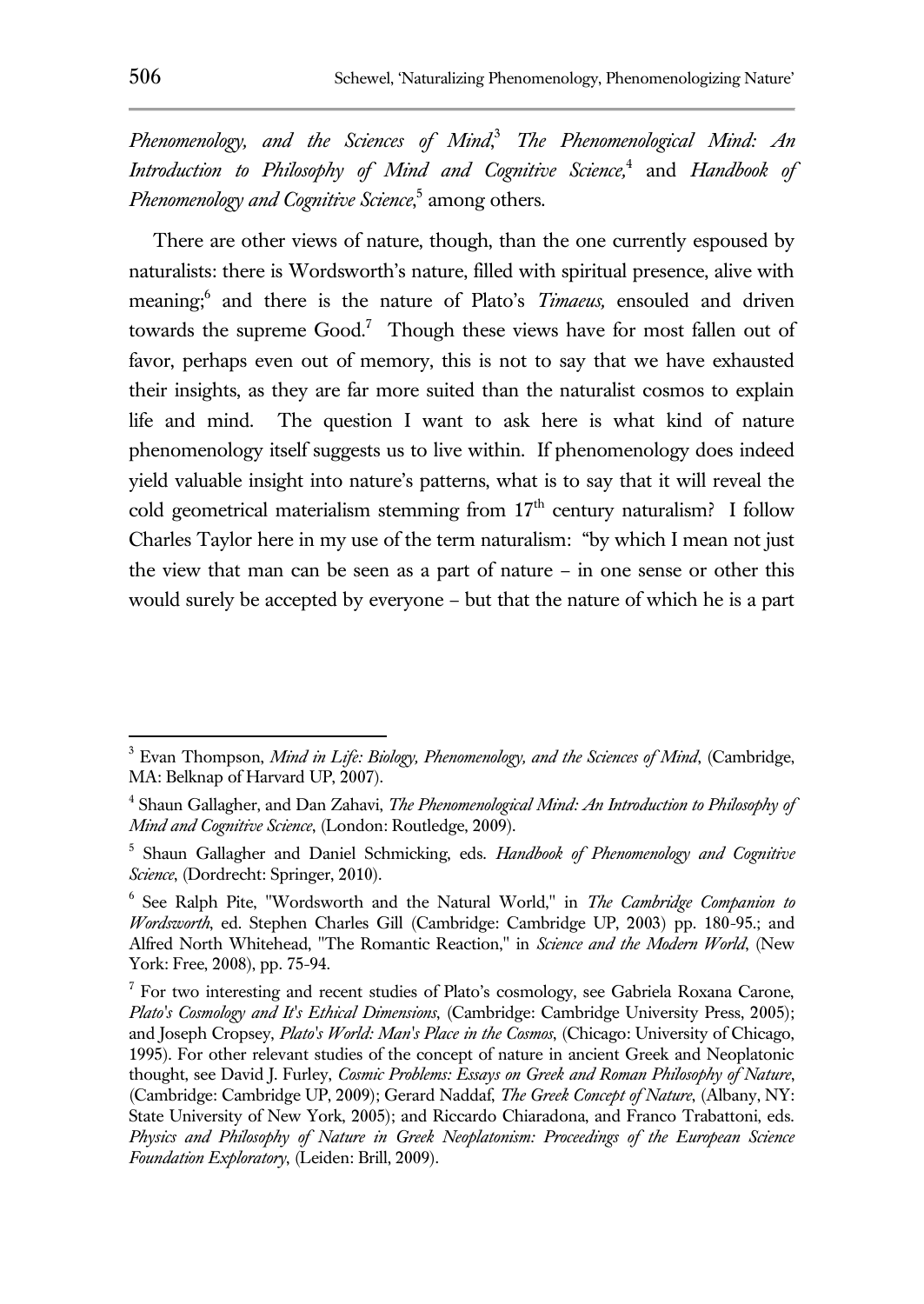is to be understood according to the canons which emerged in the seventeenthcentury revolution in natural science."<sup>8</sup>

One of the distinguishing features of naturalism is its methodological ban of 'anthropological properties', or those properties that emerge only inside living (and particularly human) beings. In their stead, we must base our thought only in terms of 'absolute properties', or properties that make up the way things are in the world as known by science. Though this methodological principle can "be more or less stringently interpreted and can be applied at different levels," it underlies nevertheless the diverse reductionist perspectives developed since.<sup>9</sup> Yet, is there something about phenomenology itself that is falsified in being so naturalized?

In what follows, I will argue that there is. I will not take the traditional antimetaphysical transcendental route, though.<sup>10</sup> Rather, my purpose is to ask if there are other views of nature that prove adequate to (Husserlian) phenomenology's insights without engaging in an equally egregious falsification of science.<sup>11</sup> In the end, I argue that the view of nature offered by the likes of Alfred North Whitehead and Charles Peirce, which I call spiritual emergentism, is uniquely suited to frame phenomenology, preserve the fruits of scientific

<sup>8</sup> Charles Taylor, *Human Agency and Language*, (Cambridge: Cambridge University Press, 1985), p. 2.

 $<sup>9</sup>$  Ibid., 3.</sup>

<sup>&</sup>lt;sup>10</sup> For example, consider the opening lines of Jean-Luc Marion's *Being Given*: "In all science – therefore in metaphysics – it is a question of proving. To prove consists in grounding appearances in order to know with certainty, leading them back to the ground in order to lead them to certainty. But in phenomenology – that is to say, at least in what it intends, in the attempt to think in a non-metaphysical mode – it is a question of showing." By implication, Marion here argues that scientific or metaphysical thinking is irrelevant for phenomenology. While as a methodological principle, it certainly does provide phenomenology defense against naturalistic critiques, it is this kind of strategy precisely that I hope to avoid in asking after phenomenology's implications for a scientifically adequate view of nature. See Jean-Luc Marion, *Being Given: Toward a Phenomenology of Givenness*, (Stanford, CA: Stanford University Press, 2002), p. 7.

<sup>&</sup>lt;sup>11</sup> I should make clear that I take in this essay a distinctly Husserlian, and hence Finkian and Henryan, interpretation of phenomenology, focusing as they do on the power and telos of reduction. Others might see Merleau-Ponty as a better representative of phenomenology, as he is more attuned to the primordial dialectic between world and life, such that phenomenological life is alternately seen to be dependent upon yet ultimately irreducible to material nature.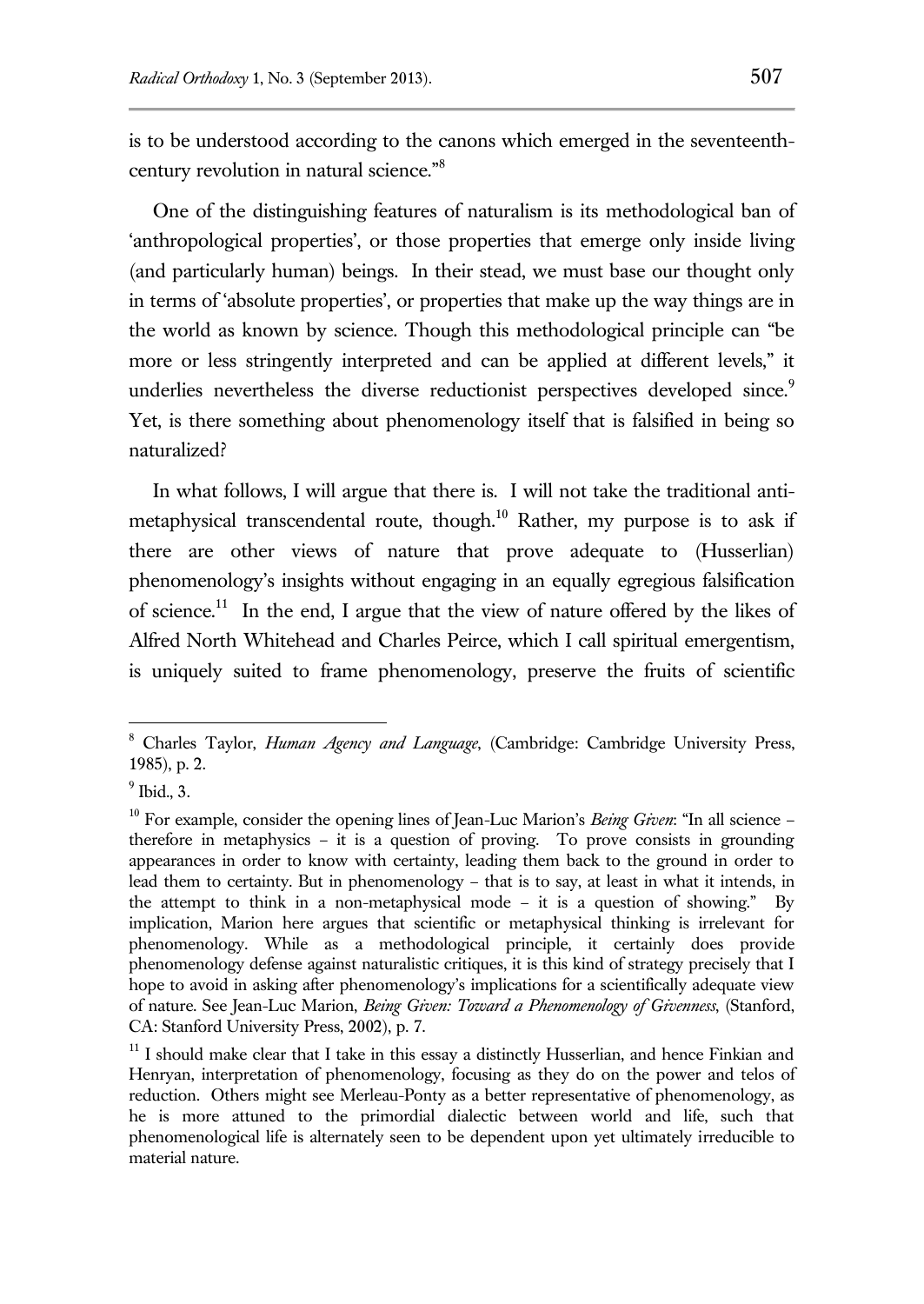inquiry, and resolve our perplexity before life and mind.<sup>12</sup> Towards this inquiry, I will examine several contemporary approaches to nature, considering to what degree they accord with phenomenology's insights. I will begin with two of the most widespread forms, which I call respectively *geometrical materialism* and *vague materialism*. 13

By geometrical materialism, I mean the belief that reality is fundamentally material in nature, that this matter is structured according to geometrical patterns, and that the mathematical natural sciences give us the best possible knowledge of the way things really are. Bertrand Russell<sup>14</sup> and Richard Dawkins<sup>15</sup> are clear examples of this position.

The second approach, vague materialism, arises from the frustration of geometrical materialism's quest for completely determinate universal knowledge. By vague materialism, then, I mean the belief that reality is fundamentally material in nature, that we cannot have a precise understanding of this reality because of our cognitive limitations, that either - and here arise two diverse strands within vague materialism – we a) should not attempt to speak of reality in-itself, though nature unavoidably appears to be only material, and this is the route Kant and countless post-Kantians take,<sup>16</sup> or b) we should approach

<sup>12</sup> For Whitehead's view on cosmology, see Alfred North Whitehead, *Process and Reality: An Essay in Cosmology*, ed. David Ray Griffin and Donald W. Sherburne, (New York: Free, 1978); also David Ray Griffen, *Whitehead's Radically Different Postmodern Philosophy: An Argument for Its Contemporary Relevance*, (Albany: State University Of New York, 2008). For a concise vision of Peirce's cosmological vision, see Charles Sanders Peirce, *Chance, Love, and Logic: Philosophical Essays*, ed. Morris Raphael Cohen, (Lincoln: Nebraska University Press, 1998); also Andrew Reynolds, *Peirce's Scientific Metaphysics: The Philosophy of Chance, Law, and Evolution*, (Nashville: Vanderbilt University Press, 2002).

 $13$  I must emphasize at the outset that I am not bound to these specific names, but am using them for the sake of mapping the phenomenological relation between ideas. I use the term phenomenology here in a more Hegelian manner, watching the unfolding of a series of ontological structures as consciousness seeks to find a formulation adequate to its internal necessity. I am not trying to offer a Hegelian argument, by which I mean an argument that I think Hegel himself would make when faced with this same problem.

<sup>&</sup>lt;sup>14</sup> Bertrand Russell, *The Philosophy of Logical Atomism*, (London: Taylor and Francis, 2009).

<sup>&</sup>lt;sup>15</sup> Richard Dawkins, *The Selfish Gene*, (Oxford: Oxford University Press, 2006).

<sup>&</sup>lt;sup>16</sup>See Immanuel Kant, "The Antinomy of Pure Reason, Third Conflict of the Transcendental Ideas," *Critique of Pure Reason*, trans. Paul Guyer and Allen W. Wood, (Cambridge: Cambridge University Press, 1998), pp. 484-89.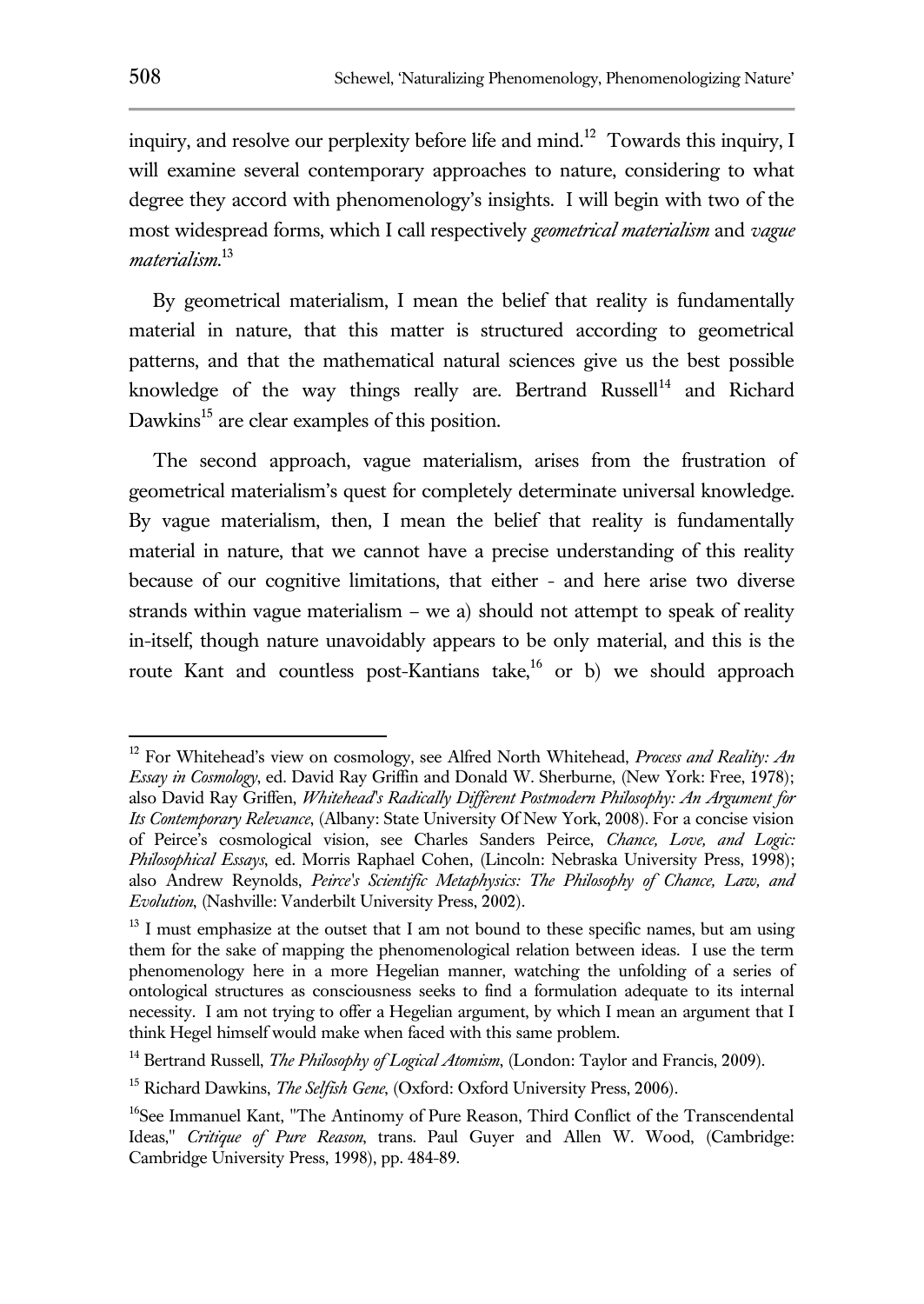$\overline{a}$ 

material reality through suitably vague general characteristics, *à la* Dewey.<sup>17</sup> Either way, it is held that everything is best understood when rendered in terms of the concepts of vague materialism and approached through a stringently experimental methodology. As many of those claiming today to be naturalists are by habit of mind either geometrical materialists or vague materialists, contemporary attempts to naturalize phenomenology constantly encounter these views. What happens, then, when we try to naturalize phenomenology in such a manner?

Insofar as efforts to naturalize phenomenology are motivated by an attempt to mutually enrich both phenomenology and science, they provide a necessary corrective to the allergic reaction many phenomenologists show to the mixture of their analyses with the sciences. There is a widespread belief within phenomenological circles that Heidegger sorted out science once and for all in naming it technology, and a non-thinking technology at that, freeing us enlightened ones to get down to the serious philosophical questions at hand.<sup>18</sup> While there is certainly a great deal of truth in Heidegger's analyses, to consider the question of science settled by his account is as facile as the claim that Nietzsche made God irrelevant for philosophy. Despite Heidegger's call to ontological purity, the weight of obviousness forces us to acknowledge our material dimensions, that we are flesh, bones, and blood, living in a world governed to some extent by physical laws, with science telling us much about the way things are.

Nevertheless, if we take seriously Husserl's analyses in the *Crisis*, <sup>19</sup> then we must admit that any attempt to naturalize phenomenology within a geometrical materialist framework falls into paradox: pursued for the sake of bolstering the

<sup>&</sup>lt;sup>17</sup> See chapter 1, "Experience and Philosophic Method" in John Dewey, *Experience and Nature*, ed. Jo Ann Boydston, Vol. 1. The Later Works, 1925-1953, (Carbondale: Southern Illinois University Press, 1981), p. 10.

<sup>&</sup>lt;sup>18</sup> For a good discussion of Heidegger's views on science, philosophy, and naturalism, see Joseph Rouse. "Heidegger on Science and Naturalism," in *Continental Philosophy of Science*, ed. Gary Gutting, (Malden, MA: Blackwell Pub., 2005), pp. 123-41.

<sup>&</sup>lt;sup>19</sup> The whole of Husserl's *Crisis* is in many ways an argument against the sufficiency of objectivism, and more specifically physicalist objectivism, as a ground for philosophical knowledge. See Edmund Husserl, *The Crisis of European Sciences and Transcendental Phenomenology: An Introduction to Phenomenological Philosophy*, trans. David Carr, (Evanston: Northwestern University Press, 1970).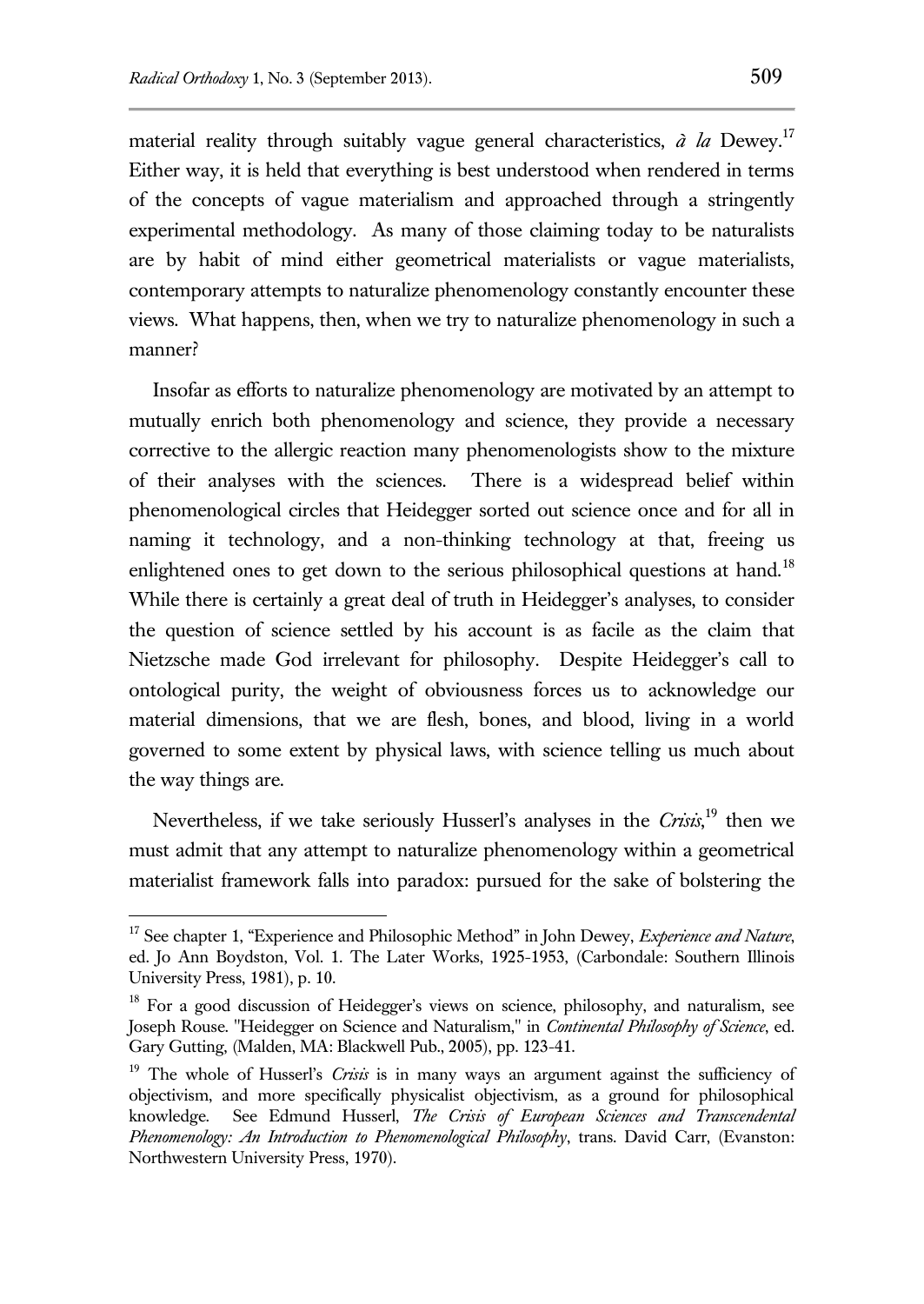natural sciences, geometrical materialism ends up making science, even knowledge itself, a mere subjective construct. This paradox will haunt every form of materialist philosophy, even if it turns towards the kind of "unhealthy positivism which hedges before philosophical abysses, or covers them over on the surface, and comforts itself with the successes of the positive sciences and their psychologistic elucidation."<sup>20</sup> Because the geometrical materialist equates his own position with being scientific, in order to make use of phenomenology he inscribes it within the very paradox from which it by definition seeks to escape. Thus, even if such analyses help for a time to advance scientific thinking, the geometrical materialist framework cannot serve as an adequate metaphysics for phenomenology, as it falsifies phenomenology's most fundamental insights concerning the irreducible non-materiality of subjective life.

Making merit out of madness, the vague materialists follow closely behind, explaining science to emerge from our organic interactions with our environment, and describing this interaction as a manifestation of the deepest movements of nature itself. By virtue of their refusal to define nature with the narrow exactness of the geometrical materialist, the vague materialist can thus approach our aesthetic, ethical, practical, and religious experiences as important sources of knowledge, insofar as they help us to live meaningfully and successfully.

Despite this broadening of our appreciation of subjective life, still at base the vague materialist considers subjectivity to emerge as an attribute of material organization, and the vagueness of his account of matter thus does not prevent subjectivity's ultimate collapse. The vague materialist may offer contingency as an explanatory category somehow able to prevent the egregious forms of paradox experienced by geometrical materialism, drawing for support perhaps on the thought of Heidegger and Sartre, claiming never to have wanted certain knowledge of the way things really are in the first place.<sup>21</sup> The problem is,

 $20$  Ibid., 88.

<sup>21</sup> I am thinking here largely of Richard Rorty's work in *Contingency, Irony, and Solidarity,*  (Cambridge: Cambridge University Press, 1999). Consider his remark, "I call people of this sort 'ironists' because their realization that anything can be made to look good or bad by being redescribed, and their renunciation of the attempt to formulate criteria of choice between final vocabularies, puts them in the position which Sartre called 'meta-stable': never quite able to take themselves seriously because always aware that the terms in which they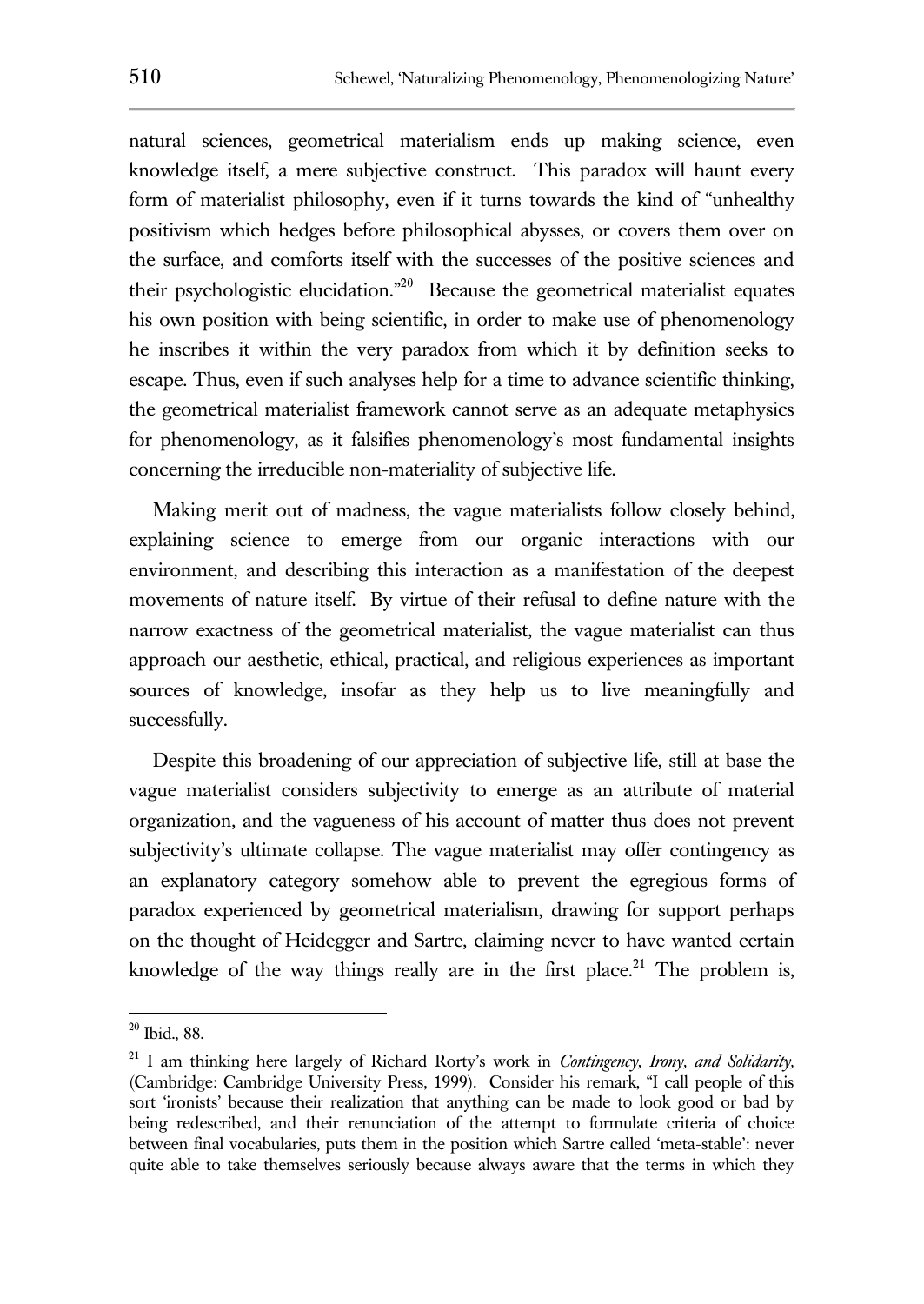though, that the vague materialist wants to have his cake and eat it too, believing implicitly in the geometrical materialist view offered by science yet wanting to preserve subjectivity as possessed of an irreducible content. The vague materialist ends up with neither, though, seeking respite from his unwilling poverty in the claim to have achieved some kind of liberation. Vague materialism accordingly tends to fall apart under the strain of these competing tendencies of thought, moving either in the direction of geometrical materialism or preserving subjectivity, leading us therefore to three further positions I call respectively *emergent materialism*, *vague emergentism*, and *emergent spiritualism*.

Despite the clear evidence of our cognitive finitude, the geometrical spirit reemerges from within vague materialism by focusing on the process of emergence as the key to resolving the paradox subjectivity. The problem was simply that the previous view of matter was too narrow, making it impossible to account for the attributes of life and mind that emerge within certain patterns of organization. The vague materialists saw this fact but were wrong to think that we could not describe material reality in an exact manner. This kind of emergent materialism thus holds that reality is fundamentally material in nature, that such matter demonstrates unique properties such as life and mind when organized in a sufficiently complex manner, that mind has distinct attributes, such as intentionality or affectivity, capable of being examined in themselves, and that therefore the understanding of mind requires the inclusion of some type of naturalistic phenomenological description. Prime examples of this position are found in John R. Searle's biological naturalism,<sup>22</sup> Daniel Dennett's heterophenomenology,<sup>23</sup> and Donald Davidson's anomalous monism.<sup>24</sup> Despite its advance beyond simple geometrical materialism, emergent materialism loses the vague materialist's sensitivity to the contours of subjective life, hardening into

describe themselves are subject to change, always aware of the contingency and fragility of their final vocabularies, and thus of their selves. Such people take naturally to the line of thought develop in the first two chapters of this book," pp. 73-74.

<sup>22</sup> John R. Searle, *The Rediscovery of the Mind*, (Cambridge, MA: MIT, 1992).

<sup>&</sup>lt;sup>23</sup> David L. Thompson, "Phenomenology and Heterophenomenology: Husserl and Dennett on Reality and Science," in *Dennett's Philosophy: A Comprehensive Assessment*. eds. Don Ross, Andrew Brook, and David L. Thompson, (Cambridge, MA: MIT, 2000), pp. 201-18.

<sup>24</sup> Donald Davidson, "Mental Events (1970)," in *The Essential Davidson*, (Oxford: Clarendon, 2006), pp. 105-18.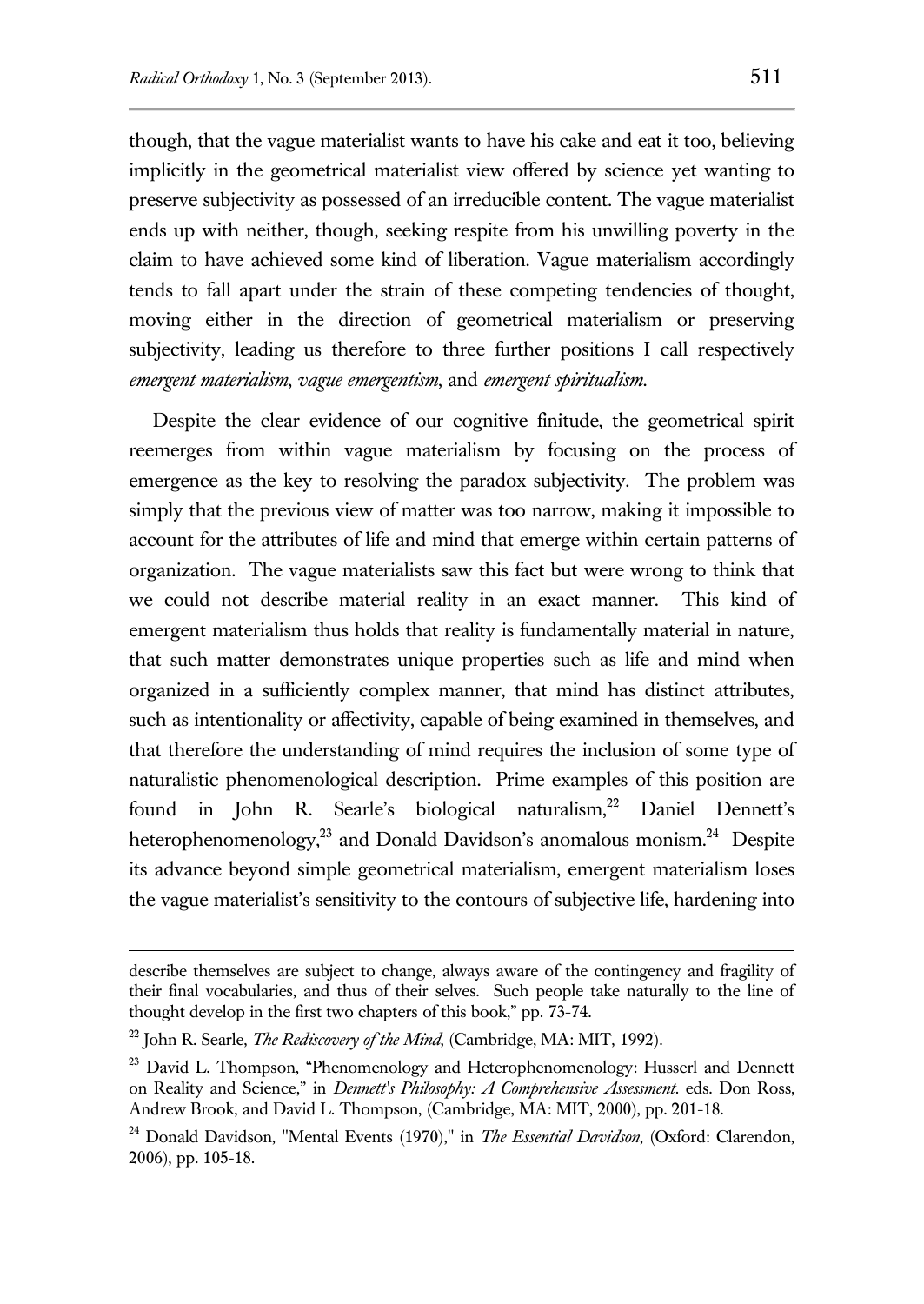a straightforward evolutionary mode of explanation that increasingly empties subjectivity of its content. Thus, attempts to naturalize phenomenology within an emergent materialist frame falsify as well phenomenology's insights into the irreducible non-materiality of subjective life.

Aware of this tendency to nihilate subjectivity's phenomenological content within a too precise emergentist perspective, a number of thinkers I call vague emergentists arise. Vague emergentists tend to hold that reality displays both spiritual and material attributes at base, that reality should be understood as the interplay between these, and perhaps other, elements of fundamental reality, $25$ that fundamental reality is too subtle and profound to be contained in any concrete account, $26$  that such an equiprimoridal structure accounts most adequately for our knowledge of and existence within the world, and that therefore phenomenological descriptions must play an essential role in scientific and philosophical methodology, without having to be rendered in terms of a materialist naturalism. Prime examples of vague emergentism are William James<sup>27</sup> and Henri Bergson,<sup>28</sup> both of whom are uniquely attuned to the tensions between matter, life, and mind. I include Evan Thompson, one of the leading voices within the discourse on naturalizing phenomenology, within the category of vague emergentist, though he tends toward emergent materialism.<sup>29</sup> This is

<sup>&</sup>lt;sup>25</sup> Life, for example.

<sup>&</sup>lt;sup>26</sup> And thus the argument over the ontological primacy of any of its elements has little meaning.

<sup>27</sup> See David C. Lamberth's analysis of James' metaphysics in David C. Lamberth, *William James and the Metaphysics of Experience, (*Cambridge: Cambridge University Press, 2009). Particularly relevant is chapter 3, sections 2 and 3, pp. 209-223, respectively entitled "Realism or Antirealism?" and "Absolute truth."

<sup>&</sup>lt;sup>28</sup> As Lawlor and Moulard explain concerning Bergson's view of matter and spirit, "On the basis of the division into extremes or into a duality, one can then confront our everyday 'mixtures' of the two extremes. Within the mixture, one makes a division or 'cut' into differences in kind: into matter and spirit, for instance. Then one shows how the duality is actually a monism, how the two extremes are 'sewn' together, through memory, in the continuous heterogeneity of duration." See Lawlor and Moulard, "Henri Bergson," in *The Stanford Encyclopedia of Philosophy* (Fall 2011 Edition), ed. Edward N. Zalta, forthcoming URL = <http://plato.stanford.edu/archives/fall2011/entries/bergson/>.

<sup>&</sup>lt;sup>29</sup> Thompson's interest in Indian and Buddhist no-self philosophies reflects to me the same interest that Schopenhauer had, albeit with a more comfortably neutral view of nature. While Thompson has yet to make clear his ultimate metaphysics commitments, thereby making my interpretation tenuous, I find the combination of materialist leaning vague emergentism and no-self Indian and Buddhist philosophical to be practice coherent, perhaps even mutually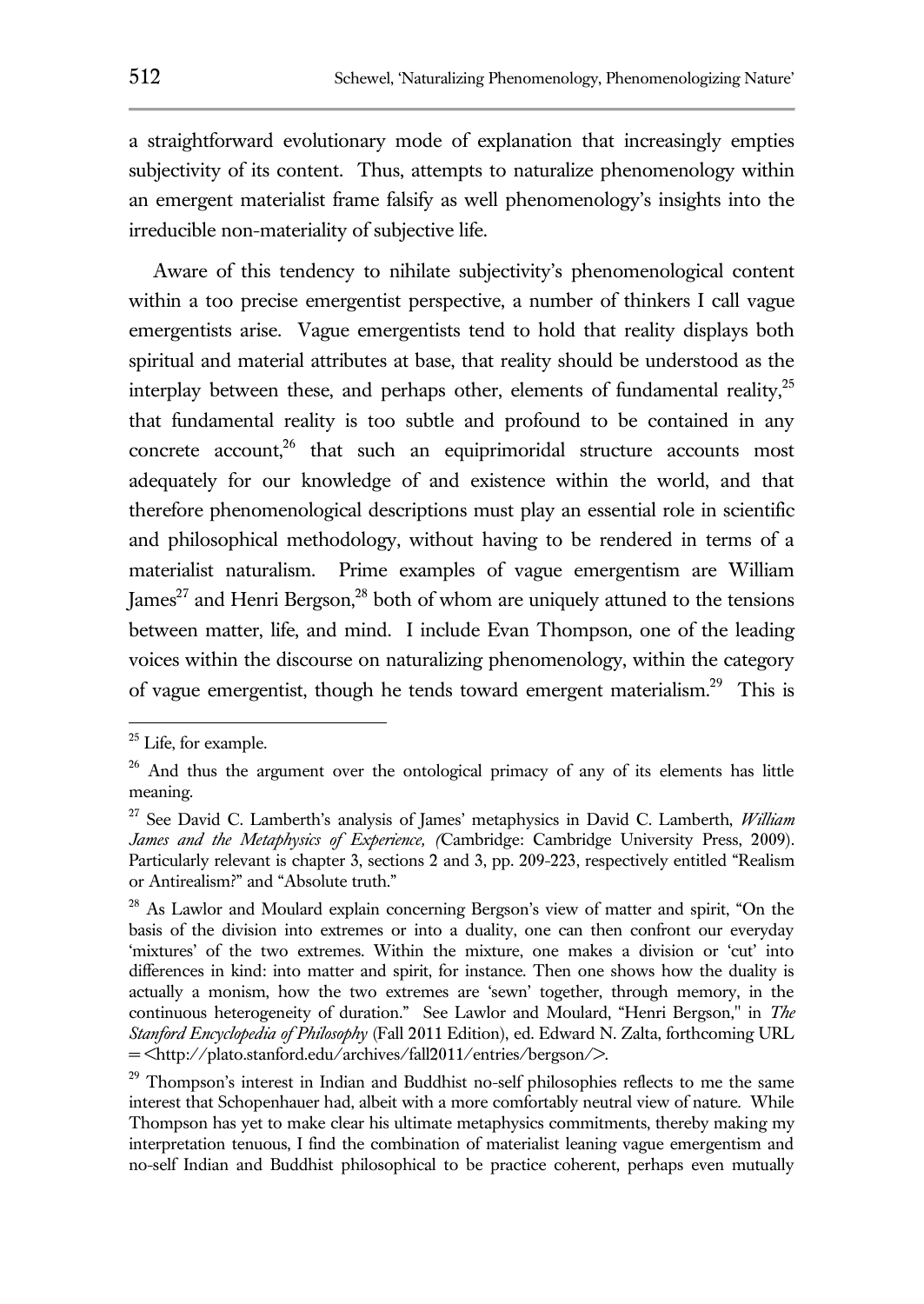the risk within vague emergentism, as the materialistic habit of thought is so strong today that it eventually takes hold of any vague position. Physicist David Bohm is another vague emergentist, though he too shows the tendency to drift out of his vagueness, yet in the opposite direction by virtue of his distaste for materialistic and mechanistic habits of thought, leading him towards a position I call emergent spiritualism.<sup>30</sup>

Emergent spiritualists hold that reality consists fundamentally of a spiritual energy, that matter, life, and mind are all crystallizations of this spiritual energy, that the latent potencies of spirit progressively reveal themselves as it achieves increasingly complex internal organization, and that though science serves as a most potent instrument for understanding reality, it must adopt non-materialistic methods and conceptual foundations to account for subjectivity and to learn from other spheres of human endeavor, such as ethics, aesthetics, practical life, and religion. Examples of emergent spiritualists are Alfred North Whitehead,<sup>31</sup> Charles Peirce,<sup>32</sup> and Pierre Teilhard de Chardin.<sup>33</sup>

 $31$  See footnote 6.

 $\overline{a}$ 

<sup>32</sup> See footnote 7.

suggestive, positions. See George Dreyfus and Evan Thompson, "Asian perspectives: Indian theories of mind," in *The Cambridge Handbook of Consciousness,* eds. Philip David Zelazo, Morris Moscovitch, and Evan Thompson (Cambridge University Press, 2007).

<sup>&</sup>lt;sup>30</sup> Bohm's biography tells the story of his intellectual evolution from a pure physicist, to a metaphysical Marxist, believing Marx to have discovered the deepest patterns of material reality, to a spiritual seeker working under Indian guru Krishnamurti, believing in the end spirit to be the foundation of reality. See F. David Peat, *Infinite Potential: The Life and Times of David Bohm*, (Reading, MA: Addison Wesley, 1997). Though increasingly celebrated for his scientific genius, yet persistently controversial for his involvement with Krishnamurti, Bohm never fully articulated his understanding of spirit. Despite remarks such as the following, it remains unclear whether or not by "subtle", Bohm simply means a deeper and finer level of materiality, or whether his notion of spirit is purely non-material: "The field of the finite is all that we can see, hear, touch, remember, and describe. The field is basically that which is manifest or tangible. The essential quality of the infinite, by contrast, is its subtlety, its intangibility. This quality is conveyed in the word *spirit*, whose root meaning is 'wind, or breath.' This suggests an invisible but pervasive energy, to which the manifest world of the finite responds. This energy, or spirit, infuses all living beings, and without it any organism must fall apart into its constituent elements. That which is truly alive in the living being is this energy of spirit, and this is never born and never dies," p. 322.

<sup>33</sup> See Teilhard's highly controversial magnum-opus Pierre Teilhard de Chardin, *The Human Phenomenon*, trans. Sarah Appleton-Weber, (Brighton: Sussex Academic, 1999). The most recent academic study of Teilhard's work is David Grummett, *Teilhard De Chardin: Theology, Humanity, and Cosmos*, (Leuven: Peeters, 2005).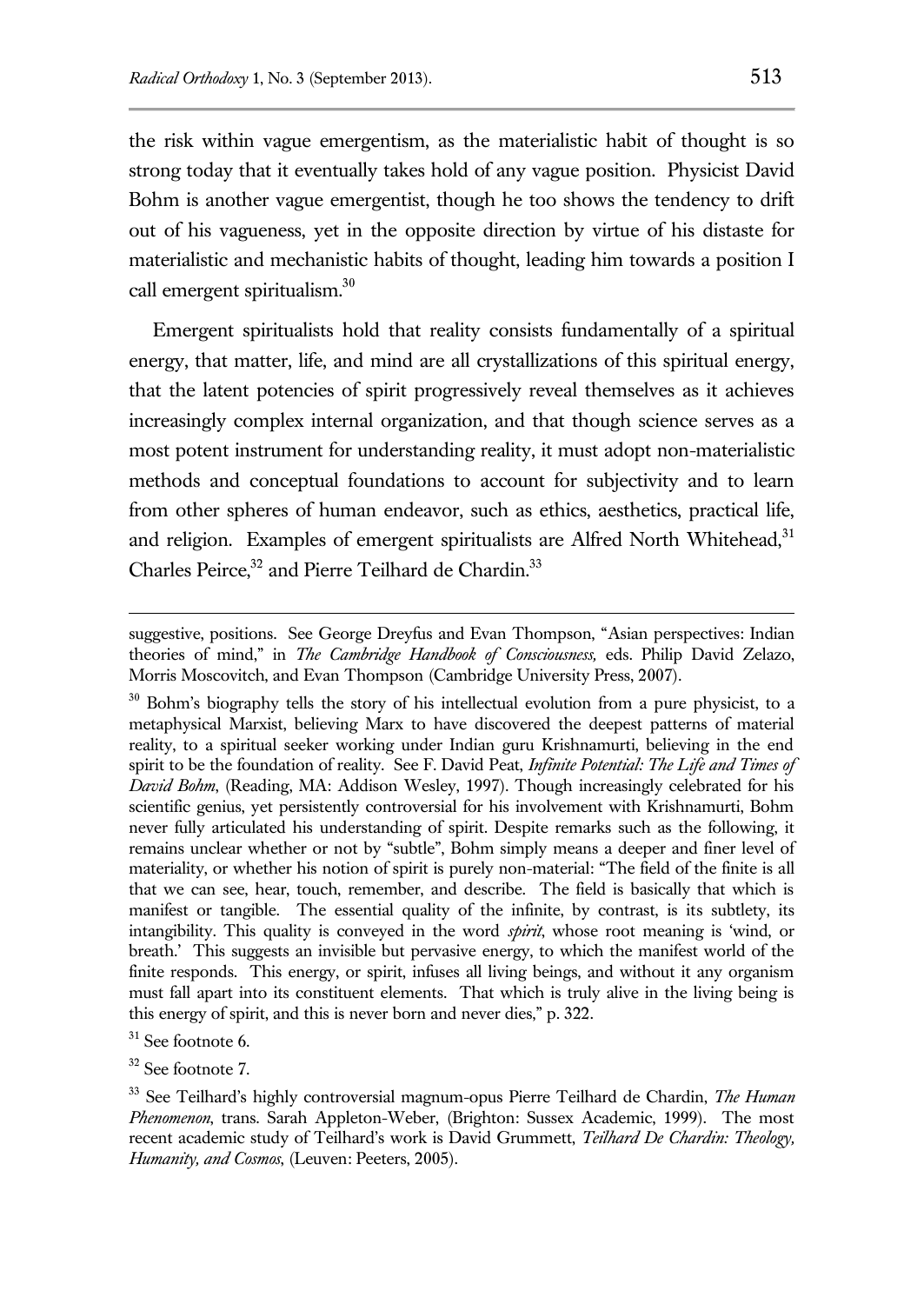It is important to remember that emergent spiritualism is a movement of thought closely associated with science, as its advocates seek a harmonious account of the new physics, subjectivity, life, and evolution, and believe that no such account can be offered by materialism. Whitehead's remarks from *Science and the Modern World* are paradigmatic of the emergent spiritualist's critique of materialism: "It has been the basis of the materialistic theory," he explains, "that the happenings of nature are to be explained in terms of the locomotion of material."<sup>34</sup> Yet, the "requirements of physics now suggest an idea consonant with the organic philosophical theory," which holds reality to be constituted by "a vibratory ebb and flow of an underlying energy, or activity."<sup>35</sup> It is this energy that I call spiritual, insofar as it serves as the divine well-spring out of which matter, life, and mind spring through the creative operation of the divine will. This idea is mirrored to a relevant extent in the philosophy of Peirce and Teilhard de Chardin. And if we follow Husserl's deepest phenomenological analyses, as well as Eugen Fink<sup>36</sup> and Michel Henry's,  $37$  we are lead in the exact same direction, as they too argue that there can be no materialistic basis to subjective life, as possessed of an irreducible content of affective spiritual life. Accordingly, of the above-mentioned conceptions of nature, only emergent spiritualism proves adequate to the insights of phenomenology. Most philosophers and scientists concerned with naturalizing phenomenology have understandably not shown much interest in such directions of thought, as materialism has become so intertwined with scientific thinking as to now be almost indistinguishable. Nevertheless, habit is not justification, and paradigms must eventually shift. It is precisely for this reason, that "the cosmology derived from science has been asserting itself" as our epoch's "dominant preoccupation,"

<sup>&</sup>lt;sup>34</sup> Alfred North Whitehead, *Science and the Modern World*, (New York: Free, 2008), pp. 131-133.

<sup>35</sup> Ibid., 35.

<sup>&</sup>lt;sup>36</sup> For a study on the relationship between Edmund Husserl and his student, assistant, and colleague, Eugen Fink, see Ronald Bruzina, *Edmund Husserl and Eugen Fink: Beginnings and Ends in Phenomenology, 1928-1938*, (New Haven, CT: Yale University Press, 2004). Note: the scholarly consensus is that Bruzina overemphasizes the manner in which Fink completes Husserlian phenomenology. Despite this reservation, though, the study is an excellent presentation of the Husserlian womb of Fink's understudied and underappreciated phenomenological insights, particular concerning the meontic.

<sup>&</sup>lt;sup>37</sup> For a discussion of the relationship between Husserl, Fink, and Henry, see my article (Author, forthcoming).